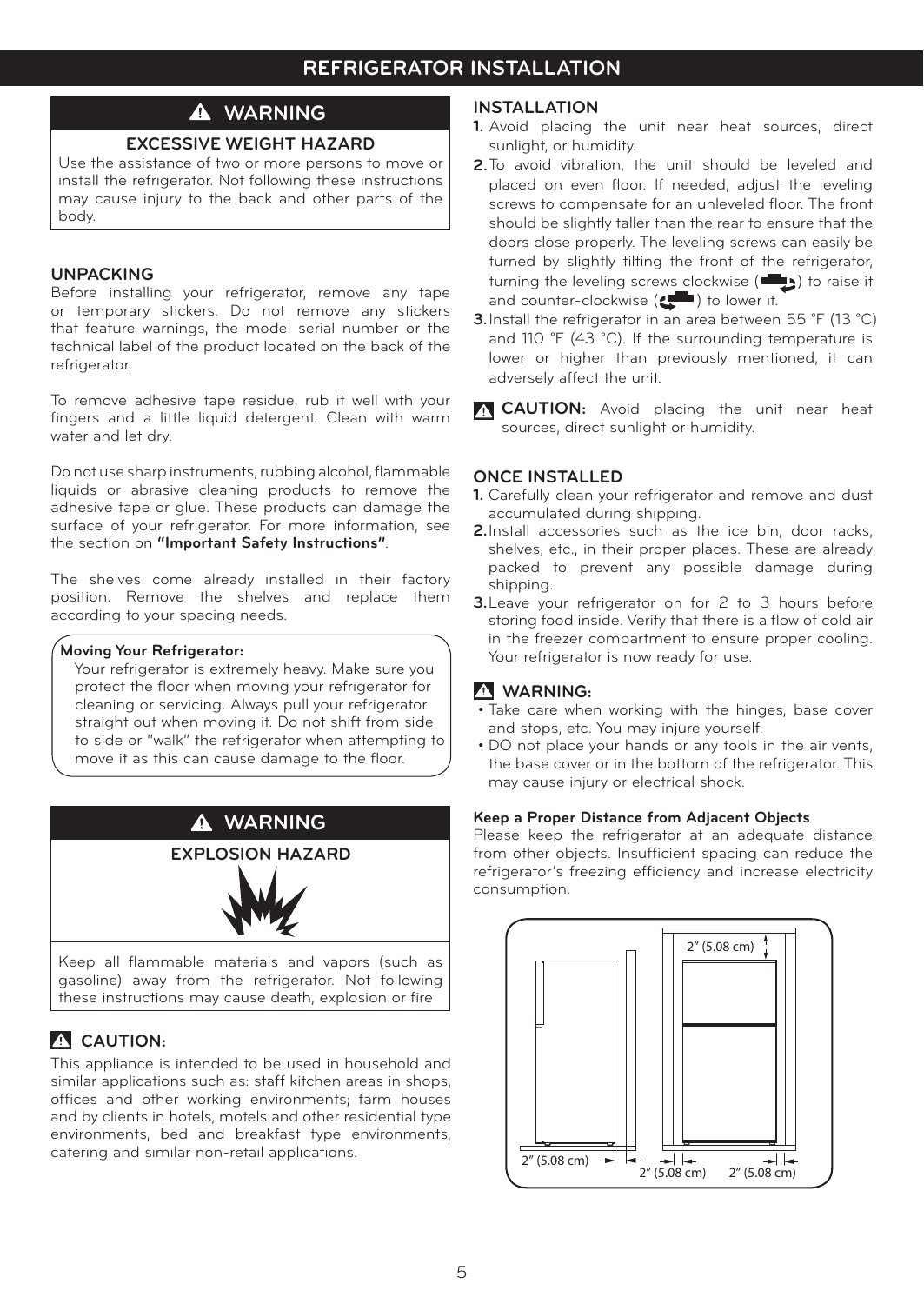## **HOW TO REMOVE AND INSTALL THE REFRIGERATOR DOORS**

(For additional support on this topic, including helpful videos, please visit us at: www.lg.com).

If entrance is lees than 35 inches wide, the refrigerator's door will need to be removed.

**IMPORTANT:** Before starting, turn off and unplug the refrigerator. Remove all food and the racks from the doors.

### TOOLS YOU MIGHT NEED OR USE



## **WARNING**

#### **ELECTRICAL SHOCK HAZARD**

Before you begin, either unplug the refrigerator or turn off the power at the circuit breaker or fuse box. Remove food and any door rack from the refrigerator. Failure to do so could result in death or serious injury.

### **1. Removing Freezer Door**

• Gently pry off the Top Hinge Cover with a flat head screwdriver and remove it. See Fig. 1.



• Using 10 mm or 3/8 inch socket wrench, remove the three bolts and lift the Top Hinge (See Fig. 2). Set parts aside.



• Lift freezer door slightly and remove it (See Fig. 3) Set parts aside.



## **2. Removing Refrigerator Door**

• Loose and remove the two bolts and the screw to remove the middle hinge bracket from refrigerator housing (Figure 4). Set parts aside (Figure 5).



• Lift up door slightly and remove it (See Figure 6).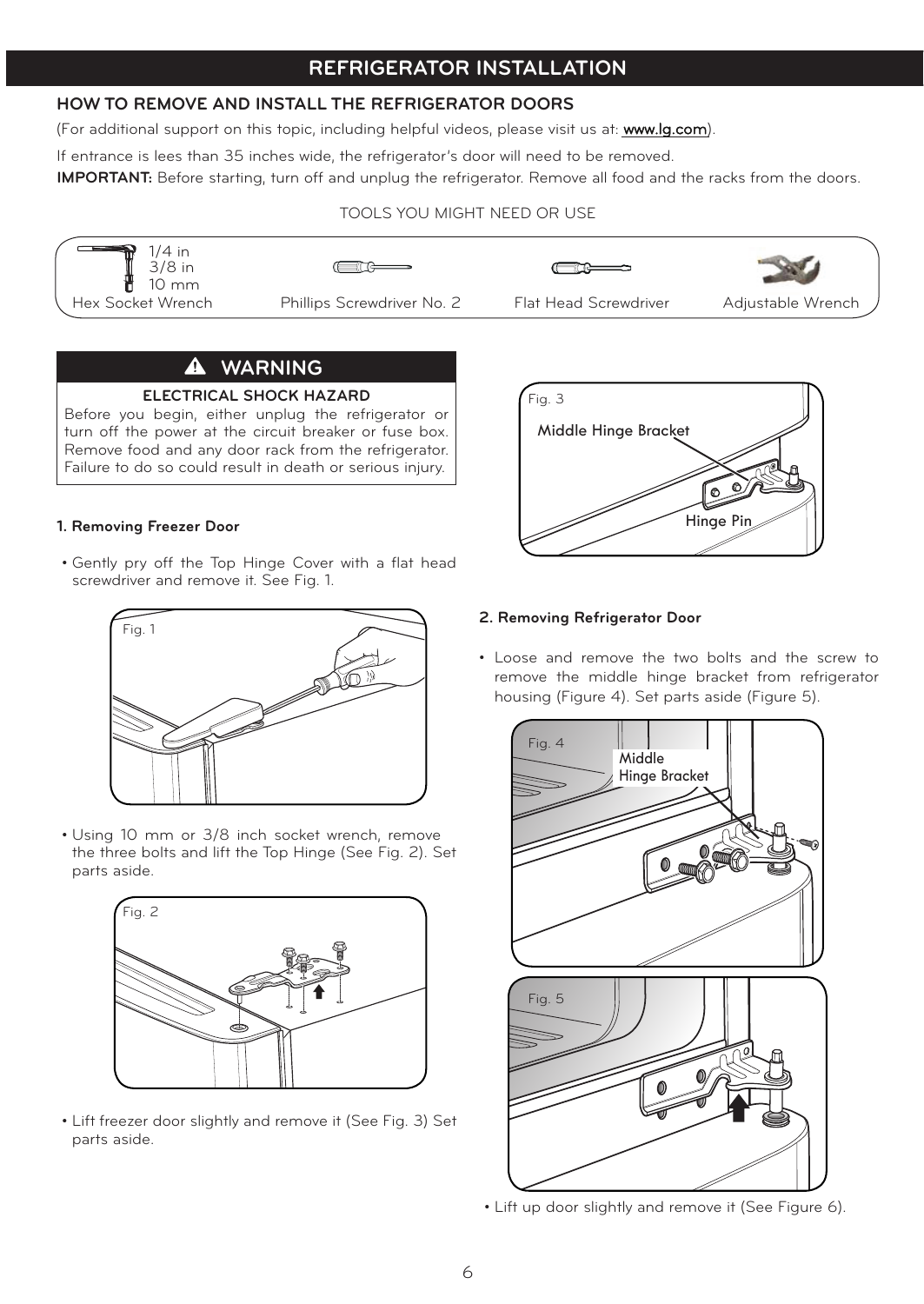# **REFRIGERATOR INSTALLATION REFRIGERATOR INSTALLATION**



To replace doors, begin with refrigerator door and then follow with freezer door.

### **3. Replacing Refrigerator Door**

- Set door on Bottom Hinge Pin (See Figure 7).
- Place hinge pin of middle bracket inside the hinge pin insert on the top of the door (See Figure 8). Hold the door in place and line up the hinge with the holes in the refrigerator housing.



Use the two bolts and the screw to refasten the middle hinge with the refrigerator housing. See Figure 9.



#### **4. Replacing Freezer Door**

- Set the freezer door onto the Middle Hinge pin (Figure 10).
- Place upper hinge in the top of the freezer door and line up the hinge with the holes in top of refrigerator. Use the three bolts to fasten the hinge (See Figure 11).





Carefully, force the top hinge cover back into place over hinge (See Figure 12).

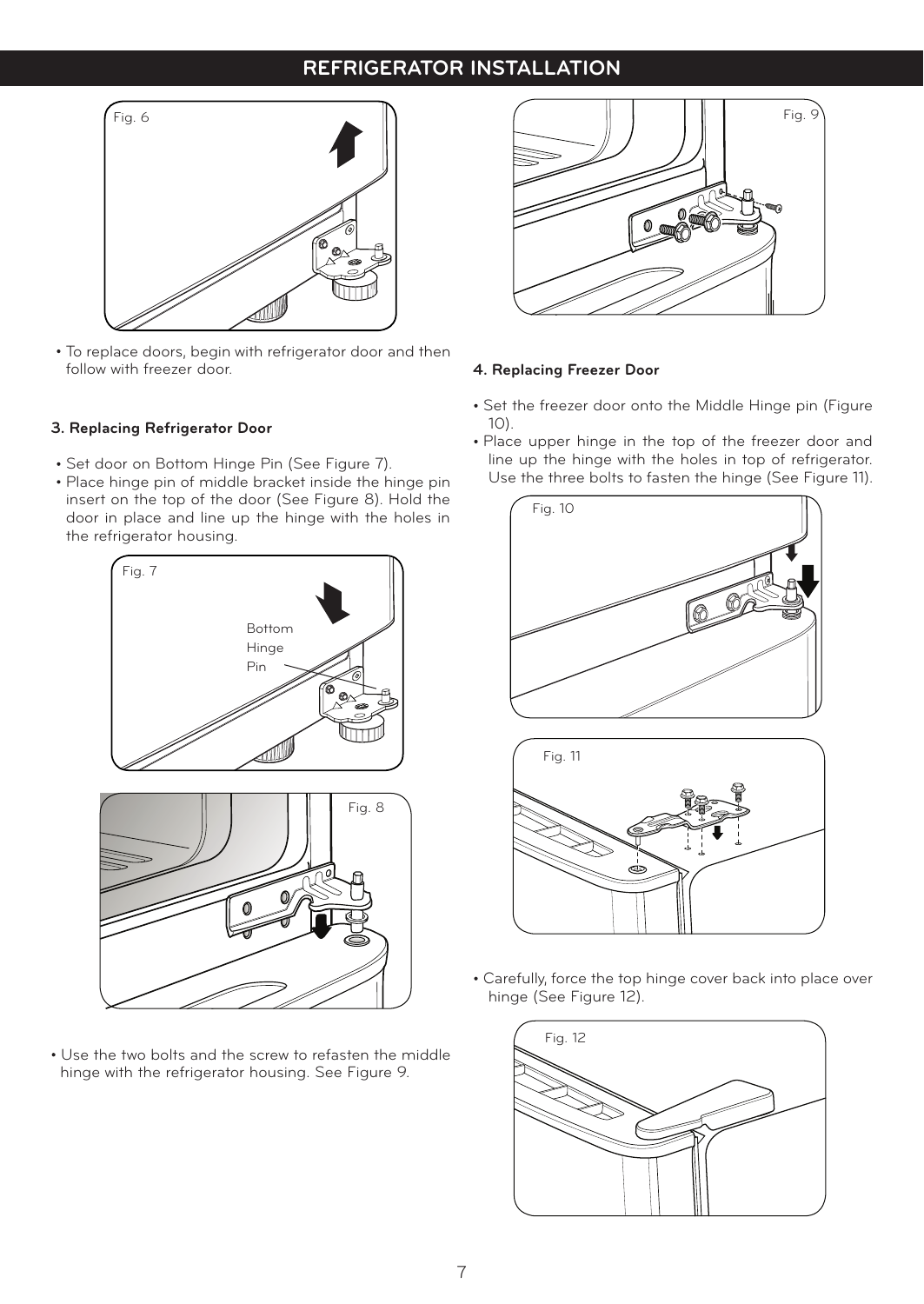## **HOW TO REVERSE AND INSTALL THE REFRIGERATOR DOORS**

You may find it more convenient to have the doors converted from the left opening type (factory installed) to the right opening type. Directions refer to the right side as the side on your right as you face the unit.



# **ELECTRICAL SHOCK HAZARD**

Before you begin, either unplug the refrigerator or turn off the power at the circuit breaker or fuse box. Remove food and any door rack from the refrigerator. Failure to do so could result in death or serious injury.

### **1. Removing Freezer Door**

Gently pry off the top hinge cover with a flat head screwdriver and remove.



Using 10mm or 3/8 inch socket wrench, remove the three bolts and lift off the top hinge. Set parts aside



Slightly lift up the refrigerator door and remove it.



Turn the freezer door upside down on a non-scratch surface.

Loosen the screw to remove the Door Closer/Stop and Hinge Pin Insert.

Move the Hinge Pin Insert Bracket to the other side of the door, keeping the same orientation, and move the Hinge Pin Insert into the hole on the left side of the bracket.



Reverse the Door Closer/Stop by flipping it over. Place it on top of the Hinge Pin Insert Bracket, and tighten both down with the screw.



Pry off the cover on the top left side of the refrigerator to uncover the screw holes.

Set the freezer door and top hinge parts to the side and remove the refrigerator door.

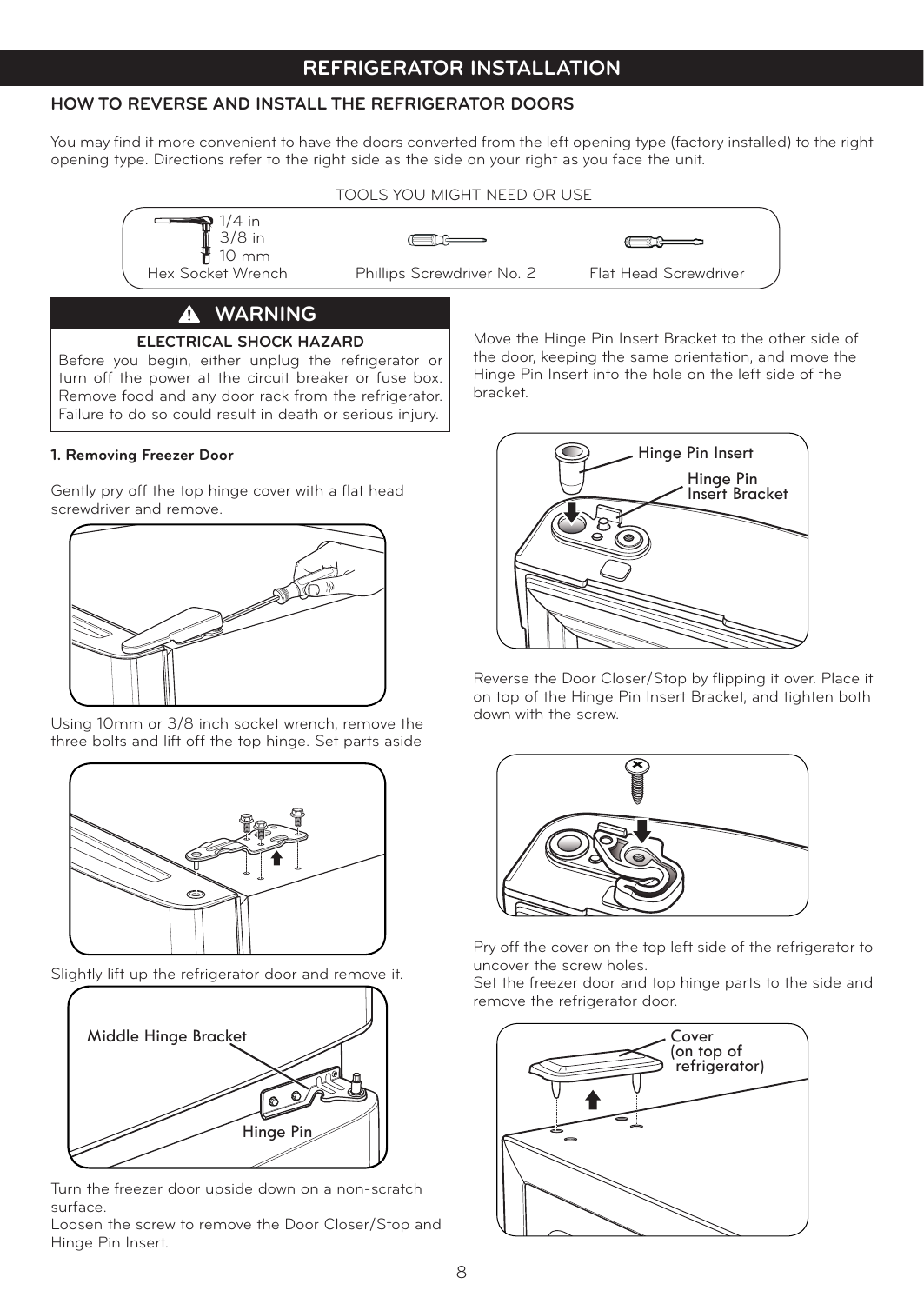## **REFRIGER REFRIGERATOR INSTALLATION**

## **2. Reversing and Reinstalling Refrigerator Door**

Using a ¼" socket wrench, loosen and remove Hinge Pin from the Middle Hinge Bracket. Remove washer underneath the middle hinge and set aside. NOTE: At this point the door will be loose. Slightly lift the door and remove it.



Loosen and remove the two bolts and use the Phillips head screwdriver to remove the Middle Hinge Bracket from the refrigerator housing. Set parts aside.



Remove the washer from the Bottom Hinge Pin. Using a ¼" socket wrench, loosen and remove the Hinge Pin from the Bottom Hinge. Reattach the Hinge Pin to the opposite side of the hinge. **NOTE**: This is easier to do while the hinge is still attached.





Using a 3/8'' socket wrench with a 2-Inch extension and screwdriver, loosen the two bolts and one screw, and remove the Bottom Hinge from right side of the housing.



Remove the Decorative Caps on the bottom of the refrigerator housing. You will need these holes for the Bottom Hinge.



Move the Bottom Hinge to the left side of the housing, keeping the same orientation, and reattach with the two bolts and one screw. The flat screw must be placed on the exterior side of the hinge. Move the Decorative Bolt to the hole on the lower right side of the housing.



Turn the refrigerator door upside down on a nonscratching surface. Loosen the two screws

to remove the Bottom Hinge Pin Insert Bracket with the Hinge Pin Insert.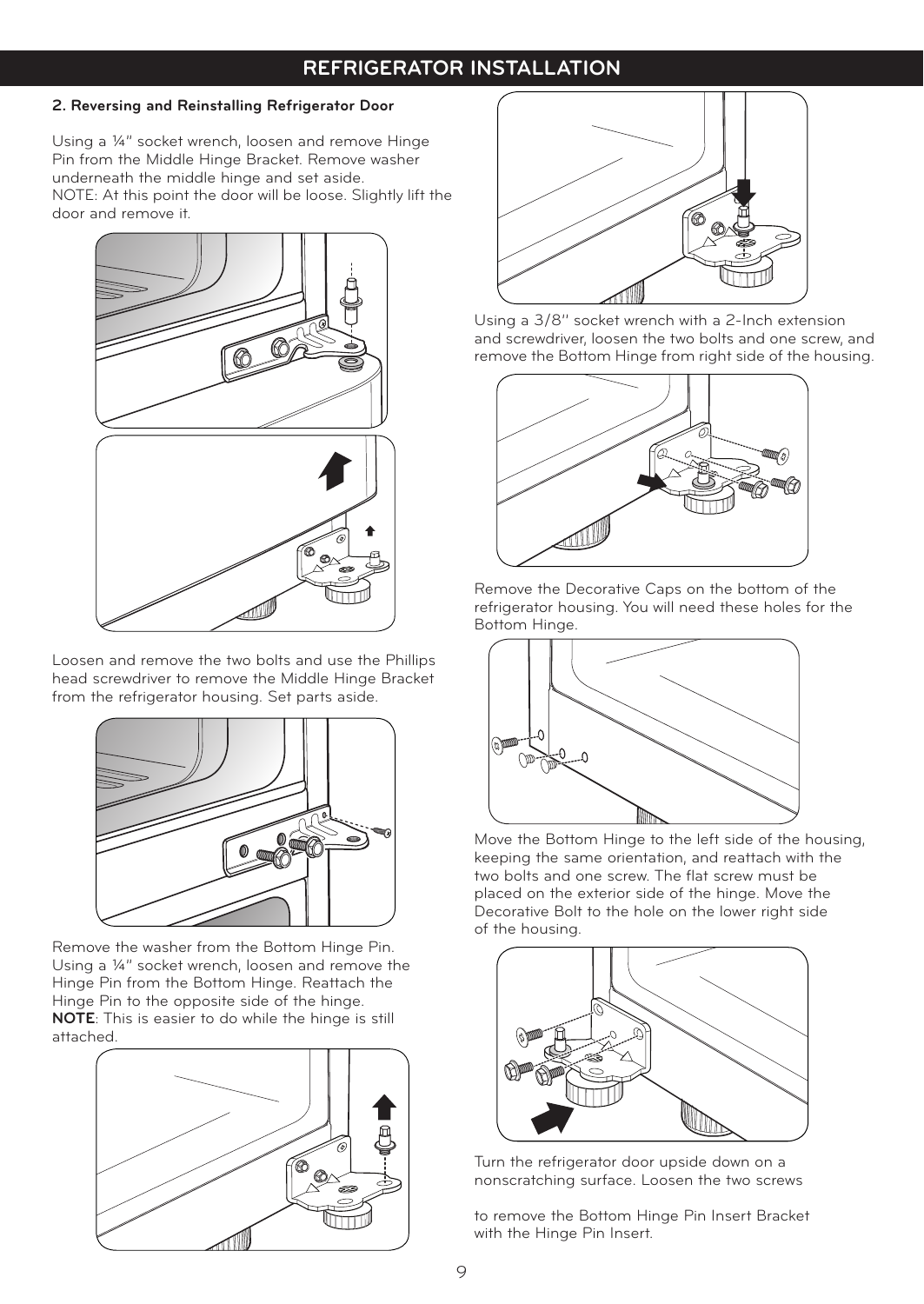

Take out the Hinge Pin Insert and move the Bracket to the other side of the door, keeping the same orientation. Place the Hinge Pin Insert into the left side of the bracket. Tighten the Hinge Pin Bracket to the door.



With a flat-head screwdriver, carefully pry off and remove the cover over the screw holes on the left side of refrigerator housing.



Remove the outer lower Decorative Screw from the housing at the area between the freezer and refrigerator doors. (You will need this hole for the Middle Hinge Bracket.)



Flip the Middle Hinge Bracket, (flange will now be on top) position it on left side of the refrigerator and reattach with two bolts and a Phillips screwdriver. Place the refrigerator door down over the pin on the bottom hinge. Place the washer between the refrigerator door and middle hinge and re-attach Hinge Pin to Hinge Bracket with a 1/4" socket wrench.

NOTE: Bracket has been flipped, but Hinge Pin stays in the same orientation with its hexagonal end facing upward.



Insert the Decorative Screw into the outer hole on the right side of the housing. Attach cover on the right side. Cover is force-fitted.



### **REATTACHING THE DOORS**

Place the freezer door down over the Hinge Pin on the Middle Hinge Pin Bracket.



Place the Upper Hinge Pin on top of the freezer door and line up the Upper Hinge with holes on top of the refrigerator. Use the three bolts to replace the Hinge.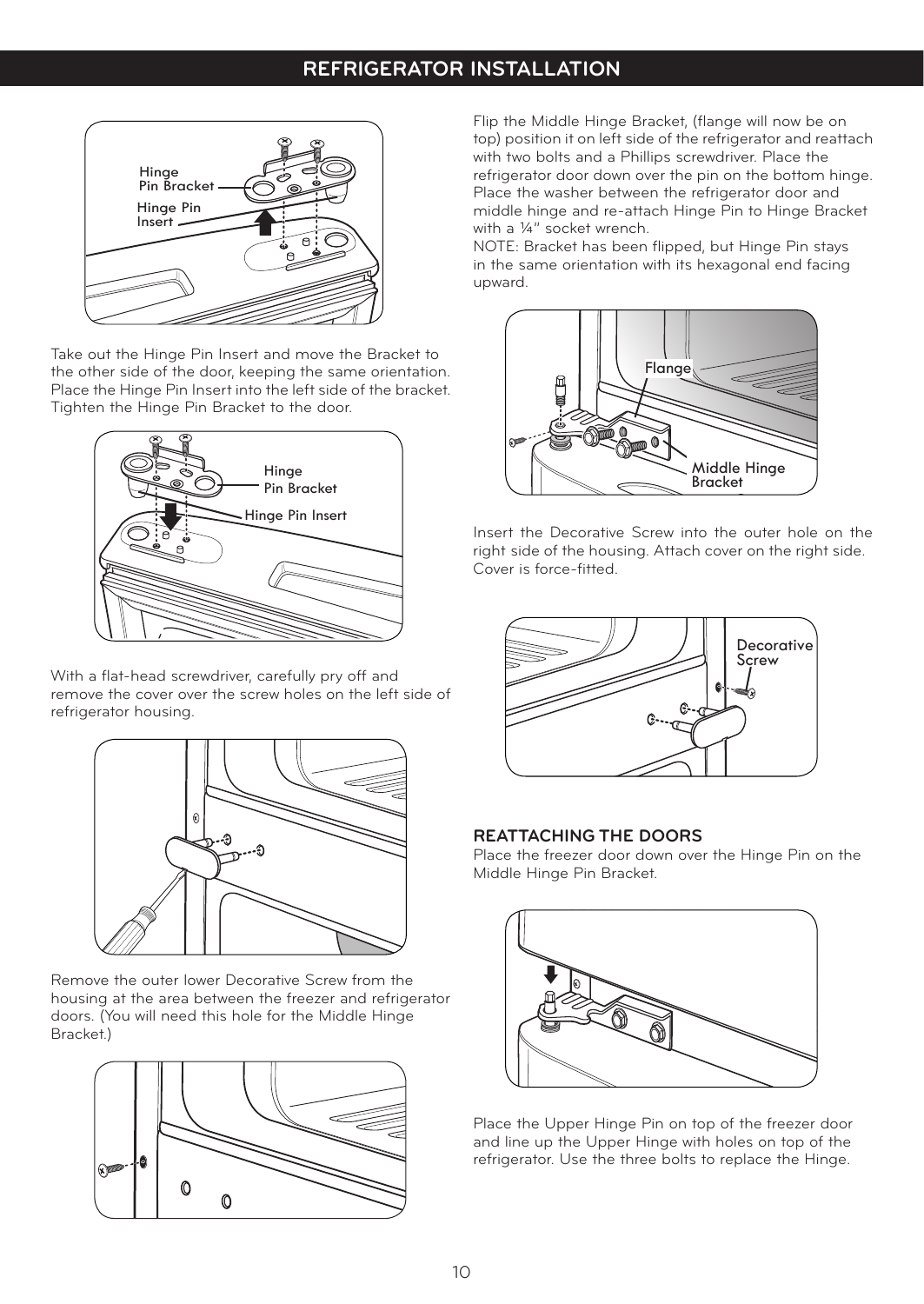## **REFRIGER REFRIGERATOR INSTALLATION**



Tighten the bolts. Force-fit Top Hinge Cover over Top Hinge.



Replace cover on the top left side of the refrigerator to the right top to cover the holes. Cover is also force-fitted.



After changing doors, make sure that the corners of the Door Gaskets are not folded over. To ensure a good seal, apply a small amount of silicon grease on the corners of gaskets.

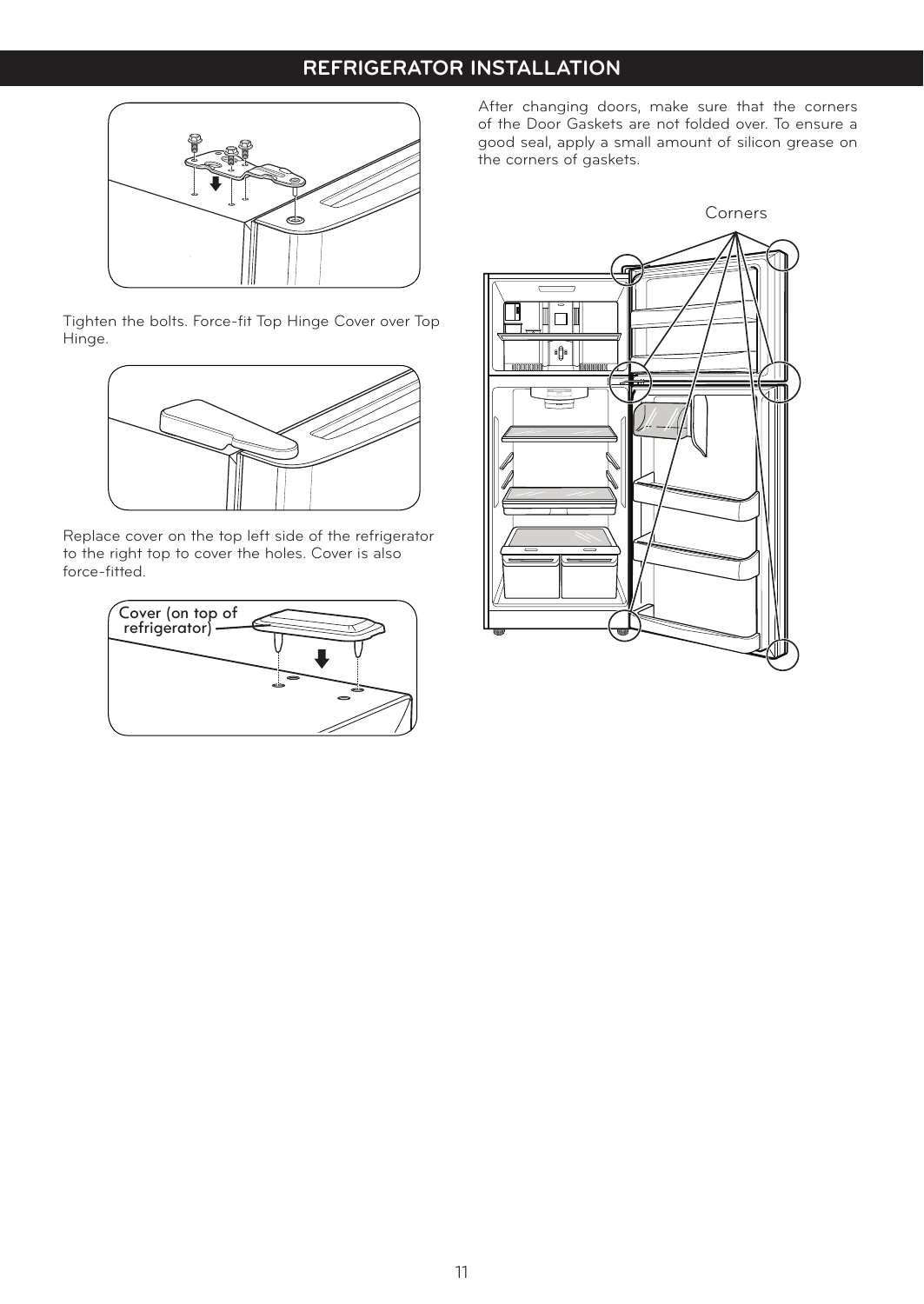## **REFRIGERATOR INSTALLATION REFRIGERATOR INSTALLATION**

## **CLOSING AND ALIGNING THE DOORS**

To avoid vibration, the unit must be leveled. If necessary, adjust the Leveling Legs to compensate for unevenness of the floor. The front should be slightly higher than the rear to aid in door closing.

Your refrigerator has three front leveling screws, one on the right and one on the left. If your refrigerator seems unstable or if you would like the doors to close more easily, simply adjust the inclination of the refrigerator by following the instructions below:

**NOTE:** Third leveling screw is used for protection of hinge lower.

- **1.** Plug the refrigerator into a 3 prong grounded outlet. Move the refrigerator into its final position.
- **2.** Use a 11/16" (18 mm) wrench or an adjustable wrench to adjust the leveling screws (see Figure A), turning clockwise to raise the side of the refrigerator and counter-clockwise to lower it. It may take several turns to adjust it to the inclination you would like.

**NOTE:** Having someone push against the top of the refrigerator takes some weight off the leveling screws. This will make it easier to adjust the screws.

**3.**Open both doors again and check to make sure that they close easily. If not, tilt the refrigerator slightly more to the rear by turning both Leveling Screws clockwise. It may take several more turns, and you should turn both Leveling Screws the same times.



#### **Door Alignment**

If the space between your doors is uneven, follow the instructions below to align the doors:

- **1.** Gently pry off the Top Hinge Cover with a flat head screwdriver and remove.
- **2.**Loosen the Top Hinge Bolts using a 10 mm or 13/32 inch socket wrench or open-end wrench.
- **3.**Have someone hold the freezer door so the space between the two doors is even, and retighten the top hinge bolts.
- **4.**Replace the Top Hinge Cover.